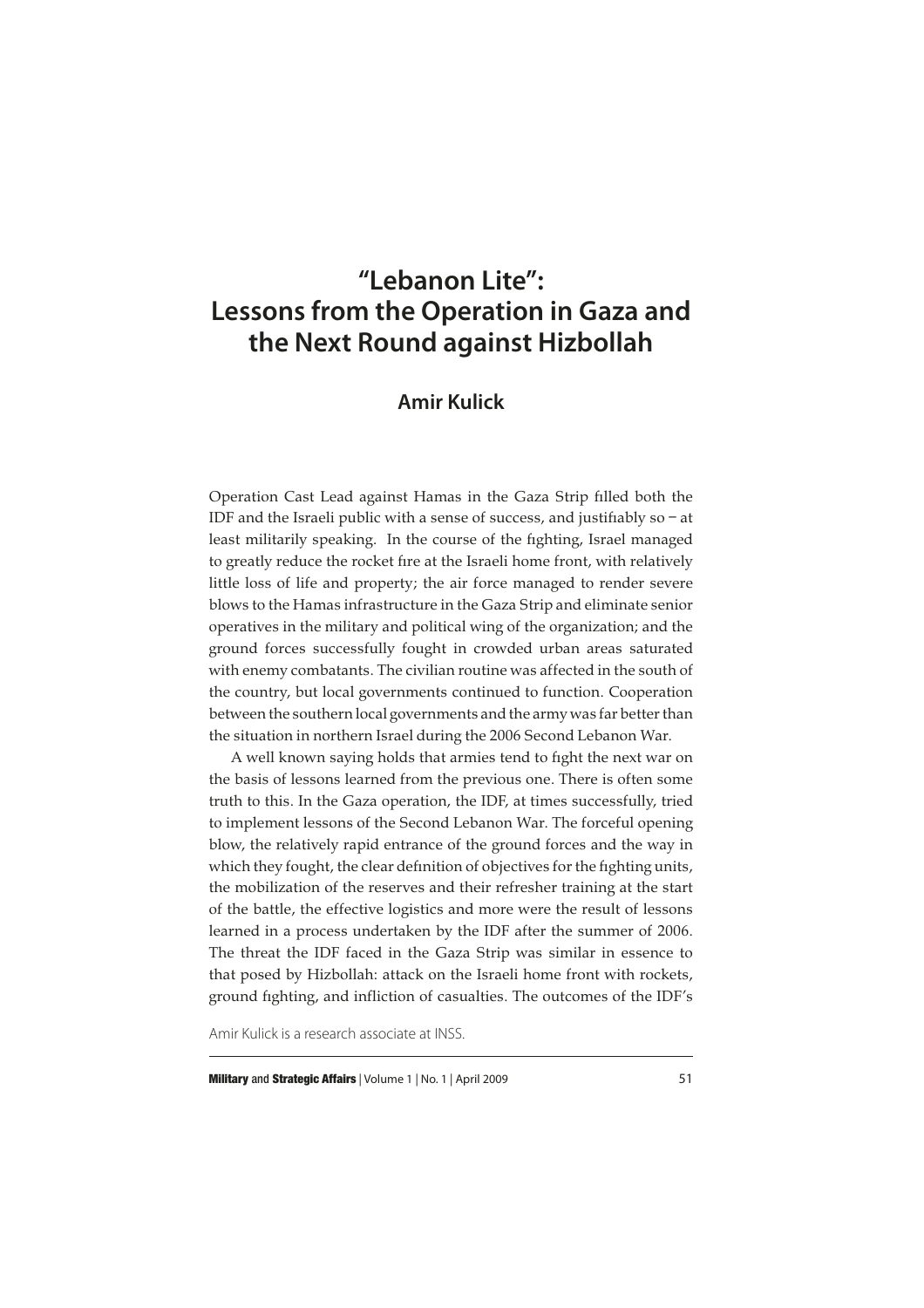campaign in Gaza are liable to lead to the conclusion that the IDF has largely found the recipe to cope with this type of threat.<sup>1</sup> Accordingly, it is reasonable to assume that the lessons of the operation will serve the military commanders as they plan the next battle against Hizbollah.

This article has two major objectives: first, to warn against directly linking the fighting in Gaza and its lessons to any future fighting in Lebanon; and second, to analyze which principles and lessons on the operative level can nevertheless be applied to the Lebanese arena and which are irrelevant. Clearly, military activity emerges from the definition of national and strategic interests and goals. The purpose of this article is not to deal with these interests and the extent of the IDF's success in attainting them in Gaza or in the future in Lebanon. The starting assumption underlying the analysis below is that in every military operation against a fighting model presented by Hamas or Hizbollah, the purpose of the military action will at the very least be to damage the enemy's capabilities, attain deterrence, and create conditions for a more favorable political settlement.

# **Applying Hizbollah's Model in the Gaza Strip**

Hamas sought to build its military strength on the basis of the military model demonstrated by Hizbollah in Lebanon, which builds on the basic operating assumption that Israeli society is weak and incapable of handling an extended battle with many casualties.<sup>2</sup> Based on this assumption, a military approach was developed whose purpose was not to attain a military decision against Israel, rather to apply pressure on its civilian front by rocket fire aimed at populated areas and inflict as many casualties as possible on IDF ground forces. According to this logic, the time factor in war is detrimental to Israel. The longer the battle, the more the rocket fire persists, and the greater the number of soldiers killed in battle, the more public pressure will mount on the Israeli government to stop the fighting.<sup>3</sup>

Two fighting arrays helped realize these principles. The first was the rocket artillery array designed to fire a large number of rockets at Israel continuously over a long period of time. In order to prevent destruction of this system by the Israeli air force, Hizbollah deployed a large number of launch barrels over a vast geographical area. Thus the chances of identifying the rocket launchers before firing were reduced because of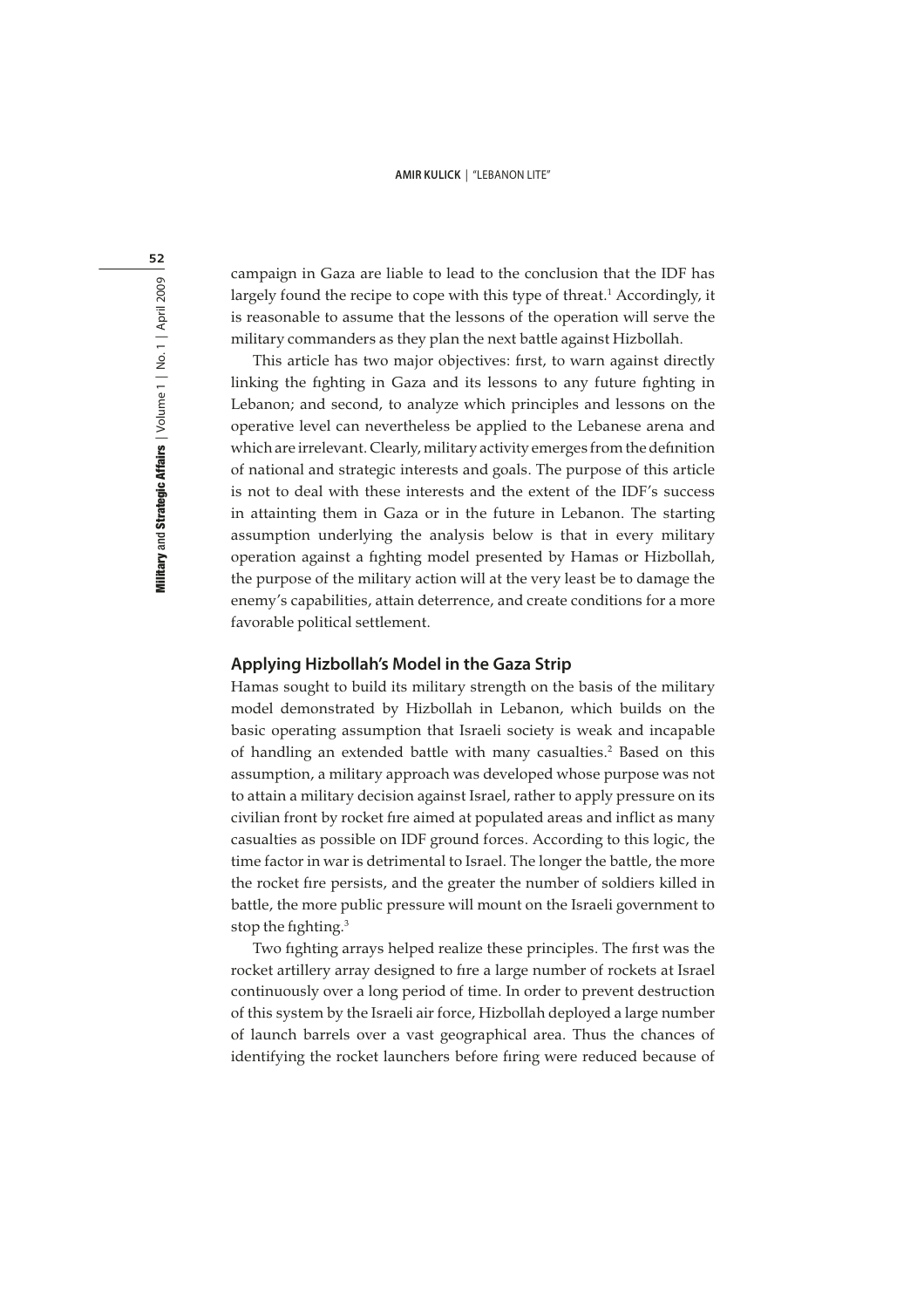the dispersed deployment of the IDF's intelligence gathering efforts. At the same time, given the large number of launchers, the IDF's ability to destroy some of them did not significantly reduce the amount of firepower against Israel. For example, in the summer of 2006 the air force managed to identify and destroy 33 launchers in the course of the fighting (50 additional launchers were destroyed during the opening strike). By contrast, the number of rockets fired into Israel hardly decreased, and averaged some 200 per day.<sup>4</sup> The second fighting array created by Hizbollah was a ground defense based on anti-tank positions, tunnels, and previously prepared booby traps. The purpose was twofold: to delay the attack by the ground forces and buy time to continue the rocket fire, and at the same time, to cause as many IDF casualties as possible. As became clear in the Second Lebanon War, conducting the battle on these principles did in fact greatly reduce the IDF's advantage and created great pressure on the Israeli home front.

Hizbollah's operative success caused Hamas to adopt a similar fighting model in the Gaza Strip, beginning with rocketry as the major component. Indeed, much of Hamas' efforts were dedicated to rocket improvement. Hamas developed Qassams early in the second intifada, and in 2001 the organization was already firing at Israeli settlements from the Gaza Strip. After the disengagement from Gaza and particularly after Hamas took control of the Strip in June 2007, Hamas accelerated its force buildup. The freedom of action enjoyed by Hamas led to rapid improvements in the Qassam. The focus of the organization's efforts was to stockpile large numbers of rockets and extend their effective target range. By December 2007, six months after seizing power in the Gaza Strip, Hamas managed to overcome the technological problem preventing it from storing Qassam rockets over long periods of time.<sup>5</sup> The organization was able to hoard large numbers of rockets to realize the primary goal of its firepower: intensive, nonstop, and extended rocket fire at the Israeli home front.

In addition to stockpiling rockets, Hamas, using Iranian know how, managed to increase the Qassam's range from a few kilometers to thirteen. As early as the second half of 2007, improved rockets with this range were fired at Ashkelon.<sup>6</sup> Hamas was also laboring to smuggle into the Gaza Strip regular Grad rockets with a 20 km range and improved Grads with a 40 km range. These longer range rockets expanded the threat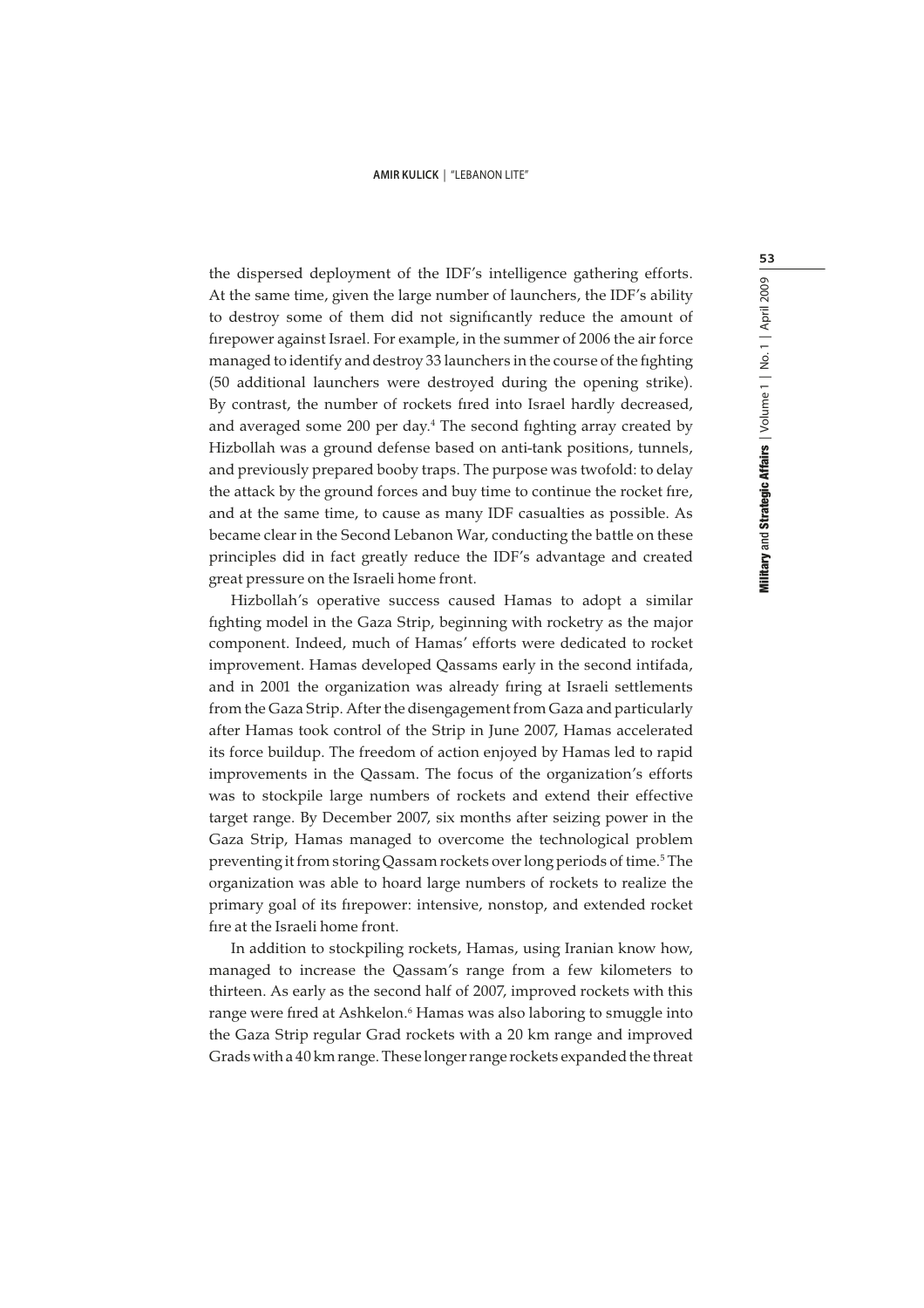Military and Strategic Affairs | Volume 1 | No. 1 | April 2009 Military and Strategic Affairs  $|$  Volume 1  $|$  No. 1  $|$  April 2009

54

to Israeli cities such as Ashdod and Beer Sheva. Israel's withdrawal from the border between the Gaza Strip and Egypt in September 2005 made it easier for Hamas to bring these rockets into the Strip. Thus as early as March 2006, the first Grad rocket was fired at Ashkelon. In that instance Islamic Jihad was responsible for the actual firing, but from that point on Hamas stockpiled dozens or even hundreds of Grads.<sup>7</sup> Hamas fired the rockets with methods copied from the Lebanese model: barrels buried in the ground, small cells, timers, and more. These techniques were implemented long before the confrontation, and seemed to improve the survivability of Hamas firing cells in the different rounds of fighting with the IDF.<sup>8</sup>

Along with an improvement in its rocket capability, Hamas tried to apply the ground defense approach modeled by Hizbollah, i.e., relying on skilled personnel, organized along military lines, and based on defensive systems prepared in advance. Immediately after taking over the Gaza Strip, Hamas built its military mechanisms and instituted a military routine, including training, exercises, and ongoing security activities. Its fighting personnel were organized along a military hierarchy: platoons, companies, battalions, and brigades. By the start of Operation Cast Lead, Hamas had managed to build eight brigades. They were manned by relatively skilled personnel who had either trained in Iran or were trained by instructors trained in Iranian camps. Hamas relied on a defense that would cause a delay of the ground invasion and inflict losses on the IDF's ground forces. As in southern Lebanon, Hamas relied on booby trapped houses and entrances, underground tunnels, and sniper and anti-tank fire.<sup>9</sup> As Herzi Halevy, the commander of the Paratroopers Division, explained at the end of Operation Cast Lead: "There were tunnels, there were large explosive devices, there were booby traps such as a dummy of a Hamas fighter in front of an explosive device and a tunnel opening meant for kidnapping soldiers. Even I was surprised by the number of devices that awaited us. Entire streets were crisscrossed by barbed wire hooked up to explosives….The devices there were everywhere, even inside satellite dishes."<sup>10</sup>

# **The IDF and the Hizbollah Model in Gaza**

Aside from the moral, political, and other issues raised during and after Operation Cast Lead, the IDF and the Israeli local governments coped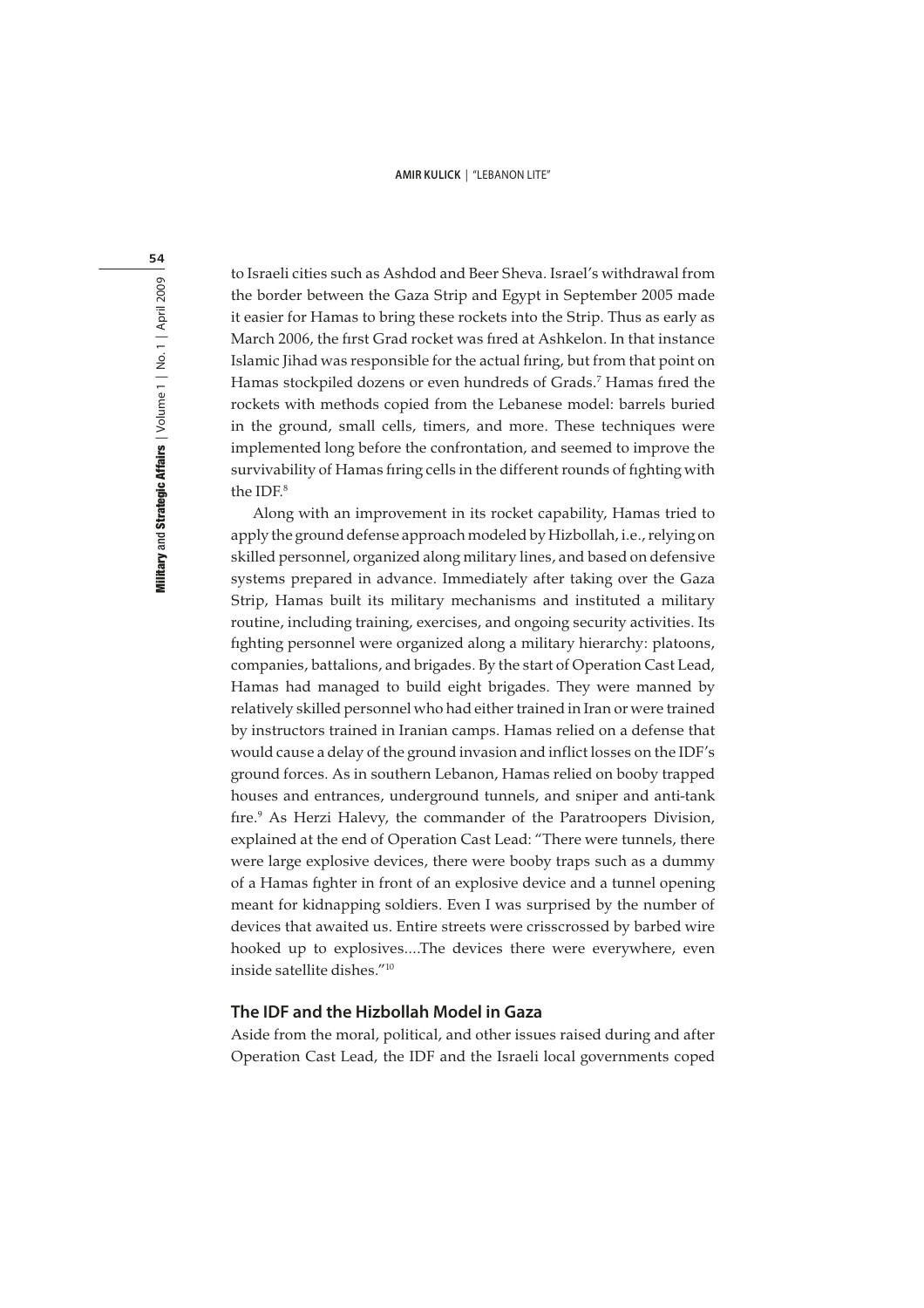successfully with the Hizbollah model of war. The objectives that Hamas sought to achieve by applying this model failed to a large extent. The rocket fire, which Hamas hoped would exhaust the Israeli home front and indirectly pressure the Israeli government to end the fighting, was greatly reduced. Before the campaign Israeli intelligence estimates anticipated an average of 100 launches per day. In fact, Hamas managed to fire an average of 60 rockets per day during the first days of the fighting and on average only 20 rockets per day during the war's later stages.<sup>11</sup> Moreover, local governments in the south continued to function under fire; the physical damage inflicted was relatively limited, and thanks to early preparation by the Home Front Command and the civilian response to its instructions, casualties were few.<sup>12</sup> At the same time, Hamas' defenses, which were intended to cause heavy losses to IDF soldiers, did not achieve their goal. The IDF finished the fighting with ten dead soldiers, and the Gaza Strip was far from the "Israeli military cemetery" threatened by one Hamas spokesman.<sup>13</sup> Thus, the operation, until its last days, earned widespread legitimacy among the Israeli public. A poll taken shortly before the end of the fighting found that 78 percent of the public felt that the operation in Gaza was a success. The ceasefire announcement was even received with some disappointment in Israel, so much so that the number of those who thought the operation was a success fell and equaled the number of those who thought the opposite.<sup>14</sup> Accordingly, the Israeli government's freedom of decision and the army's span of legitimacy were not limited by public opinion.

The two necessary components for the success of the Hizbollah model – rocket fire at Israel and a ground defense – were neutralized by the IDF in a number of ways. First, the opening blow surprised Hamas, primarily by its timing. The massive air strikes took place after a ruse that convinced Hamas that Israel would finally agree to renew the ceasefire under conditions more favorable to the organization. In addition, the IDF also surprised Hamas by its choice of targets. In the first sorties, IDF planes not only attacked military targets and rocket launchers, but also Hamas symbols of government, institutions, and various offices. The intensity of the opening blow appeared to surprise senior Hamas officials.<sup>15</sup>

The second way the IDF coped with the Hizbollah model was by joint action of air-based launcher "hunts" and capture of swaths of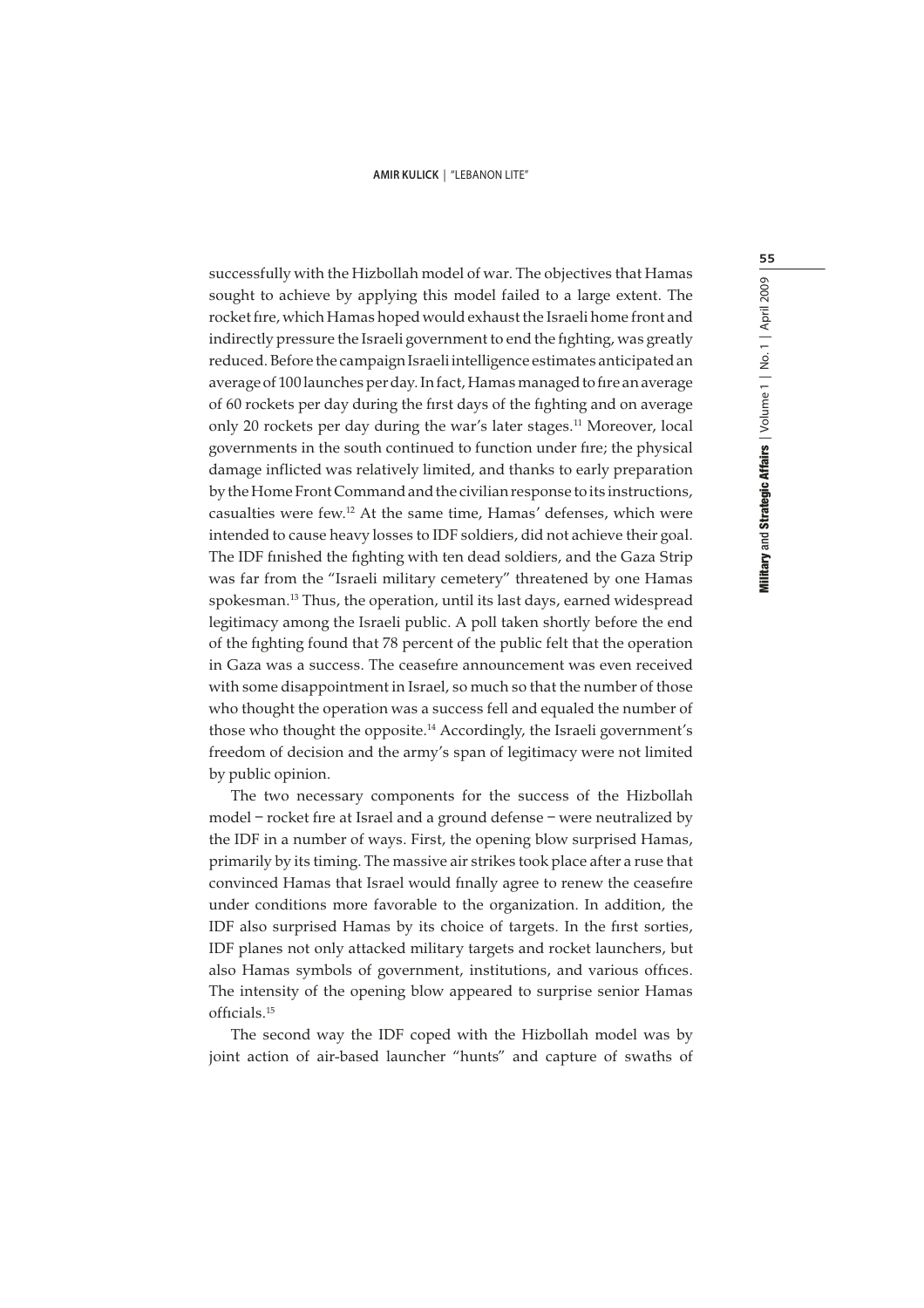territory. Before the ground offensive, the IDF assembled many means of intelligence gathering and attack near the Strip. They subsequently helped damage the rocket system and reduce the number of launches. When the ground forces entered the Gaza Strip and occupied launching areas, especially around Gaza City, the maneuvering room of the rocket launchers decreased even further, and accordingly the number of rockets fired on Israel fell too.

The IDF responded to the challenge of Hamas ground defenses, prepared in advance and intended to take the lives of as many soldiers as possible, by applying high intensity fire from the air and the ground. According to an Israeli military commentator, the last operation employed a fire intensity never before used by the IDF fighting in urban areas. Division commanders were given the green light to destroy any house suspected of being booby-trapped. For example, every second house on average in Beit Lahiya was shelled. The military command instructed that massive fire be applied.<sup>16</sup> This was also the reason, according to the paratroopers commander, for the low number of casualties among IDF soldiers:

The intensity with which we entered reduced the number of casualties…The force we applied in the attack did not let them use the means they were most prepared for. Even the noise before the entrance: when you hear noise like that, you don't want to be the enemy on the other side. It shook the entire area. Fighter planes, helicopters, artillery, tanks. I think that's what the enemy was feeling. We came at them from unexpected directions and with such intensity that the terrorists did not stay behind to set off the booby traps they had prepared for us…The intensity whith which we entered drove them off.<sup>17</sup>

The Israeli effort was also heavily directed at creating deterrence on the Palestinian side, and even perhaps with regard to Syria and Hizbollah. After the attack on government institutions in the Gaza Strip and because of the scope of the damage left by the army, one senses that in the operation in Gaza, the IDF, whether consciously or not, applied what GOC Northern Command Maj. Gen. Gadi Eizenkot has called the "Dahiya doctrine." Based on this idea, Eizenkot maintained a few months before the Gaza operation that "in every village from which they have fired at Israel, we will apply disproportionate force and cause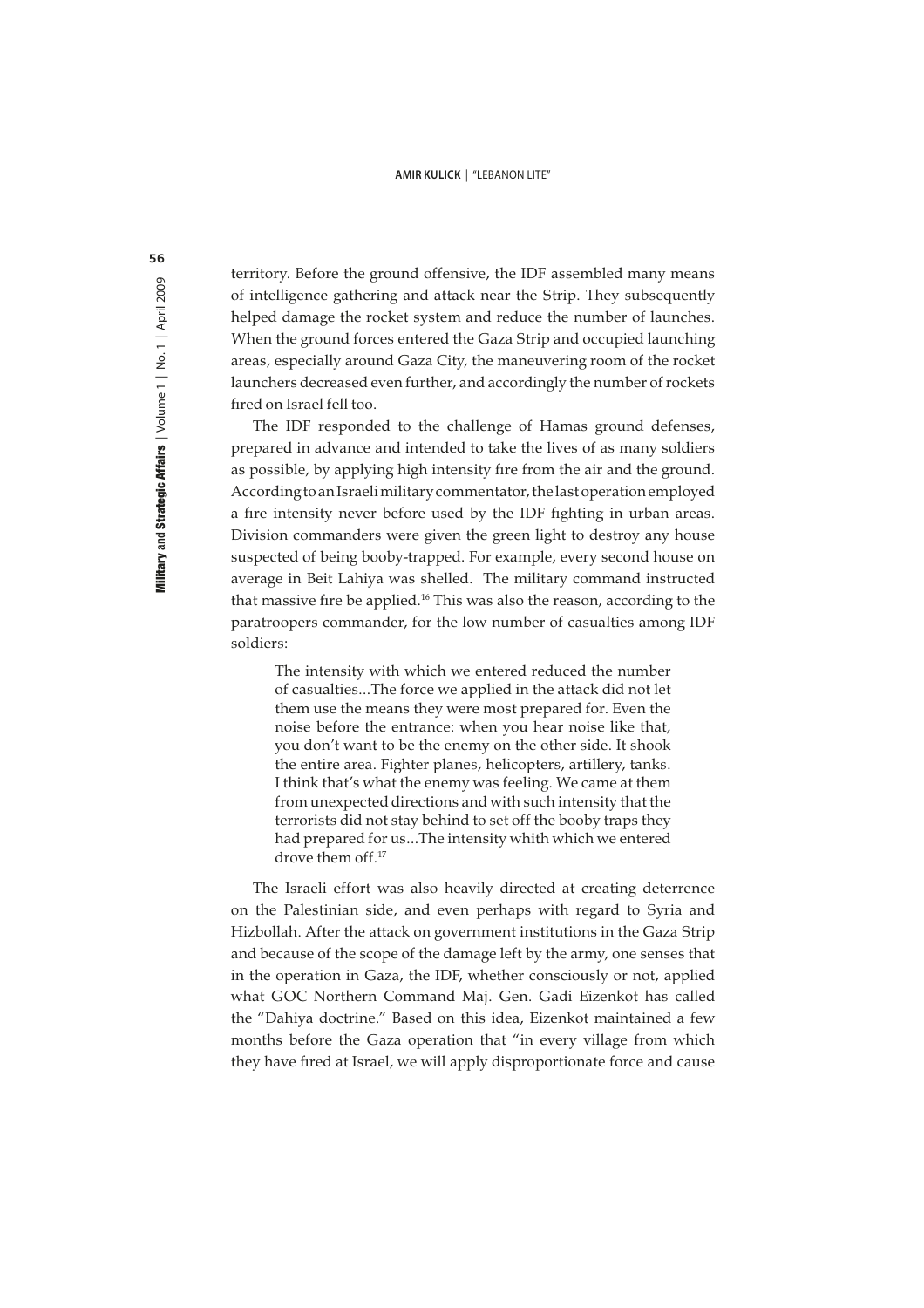monumental damage and destruction. From our point of view, these are military bases."<sup>18</sup> According to this logic, instead of focusing on the hunt for rocket launchers, it is necessary to focus on creating deterrence by causing massive damage to the area from which rockets were fired.<sup>19</sup> For now, it is hard to tell if by using this approach, Israel succeeded in "teaching" Hamas a lesson just as, in Tom Friedman's terms, it succeeded in "educating" Nasrallah.<sup>20</sup>

### **Lebanon vs. Gaza: A False Analogy?**

The Israeli public, and apparently also the IDF, viewed the operation in Gaza as a "corrective to the failure and humiliation of the Second Lebanon War in the summer of 2006,"<sup>21</sup> and even "a redemption from the Lebanese trauma."<sup>22</sup> Yet even if the operation was militarily successful, this success must be taken with a grain of salt, and one cannot jump to the conclusion that the IDF has found the solution to dealing with the Hizbollah model or with similar approaches to warfare. Moreover, over-satisfaction from the success of Operation Cast Lead is liable to plant the seeds of failure in the next round with Hizbollah or other enemy basing itself on these principles. An in-depth look reveals that the major similarity between Lebanon and Gaza was Hizbollah's and Hamas' philosophy of war: exhausting the Israeli home front with rocket fire, while forcing a delay and causing losses to Israeli ground forces using a previously arranged defensive system. Beyond this, one may also point to similar internal circumstances: the existence of pro-Western elements opposing the terrorist organizations – Abu Mazen and Fatah in the Palestinian arena, and the March 14 camp headed by Saad al-Hariri in Lebanon. Other than these points, however, the differences between the two arenas vastly outweigh the similarities, to the point that one wonders whether they can be compared at all.

# The Terrain: Size and Topography

The most striking differences in the two areas lie in the physical features of the terrains. The Gaza Strip covers some 365 sq km,while Lebanon is more than 10,000 sq km. The main area of the fighting – southern Lebanon – covers some 600 sq km. The addition of Beirut and the Lebanon Valley sectors, where it is safe to assume that fighting will take place at some level or another, extends the fighting arena to over 2,000 sq km. This is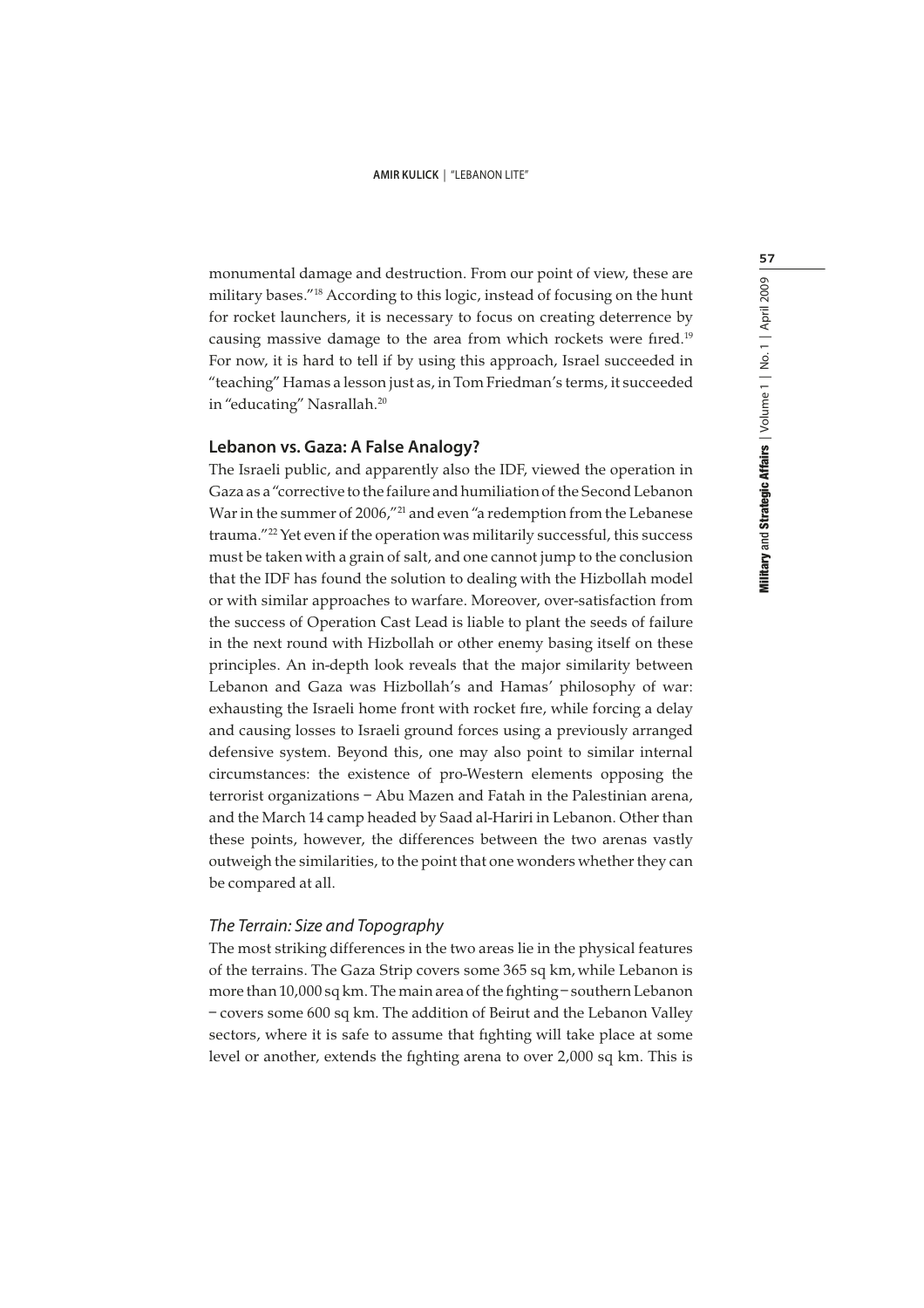of great significance, in particular with regard to the IDF's capability of concentrating intelligence and operational resources, thereby allowing it to achieve its technological advantages. Thus the small size of the Gaza Strip allows for a high concentration of resources, while in Lebanon the larger fighting area dictates that resources be diffused.

Aside from the size of the area, the topographies are highly different. The Gaza Strip is level and sandy, while southern Lebanon is hilly and in some places forested. The military implications of this are many, chiefly limits on the scope of maneuver and movement. The Lebanese terrain requires entrance and movement along a limited number of familiar longitudinal and latitudinal axes, critical crossing points, and areas impassable for regular and armored vehicles. This makes a defensive position easier and imposes difficulties on the attacking force. While the urban area of the Gaza Strip is also not convenient for the movement of large troops and maneuver, the outskirts of the city provide level and sandy plains that allow for quick, easy movement.

### Gap in Operational Experience

Along with the respective ground conditions, the difference between Hamas' and Hizbollah's operational experience is highly pronounced. By the Second Lebanon War, Hizbollah had already experienced three rounds of fighting with the Israeli army (1993, 1996, 2002). The gaps between the fighting were long, providing Hizbollah ample time to learn lessons and test them in the next round. These lessons were central milestones in the process of constructing the regular force that the organization built with the close assistance of Iran. In other words, as of 2009, Hizbollah had 16 years of experience of building a regularized force based on lessons learned on the battlefield. In contrast, Hamas only began the process of constructing a force in June 2007, after the takeover of the Gaza Strip. Therefore, during Cast Lead, the military arm of the organization was young and operationally inexperienced. While it is true that Hamas could boast of many years of terrorist activity against the IDF in the Gaza Strip, they were unlike the challenges that Operation Cast Lead posed for the organization. In this sense, it is clear that compared to Hizbollah, Hamas' military was immature and inexperienced in the operation in Gaza.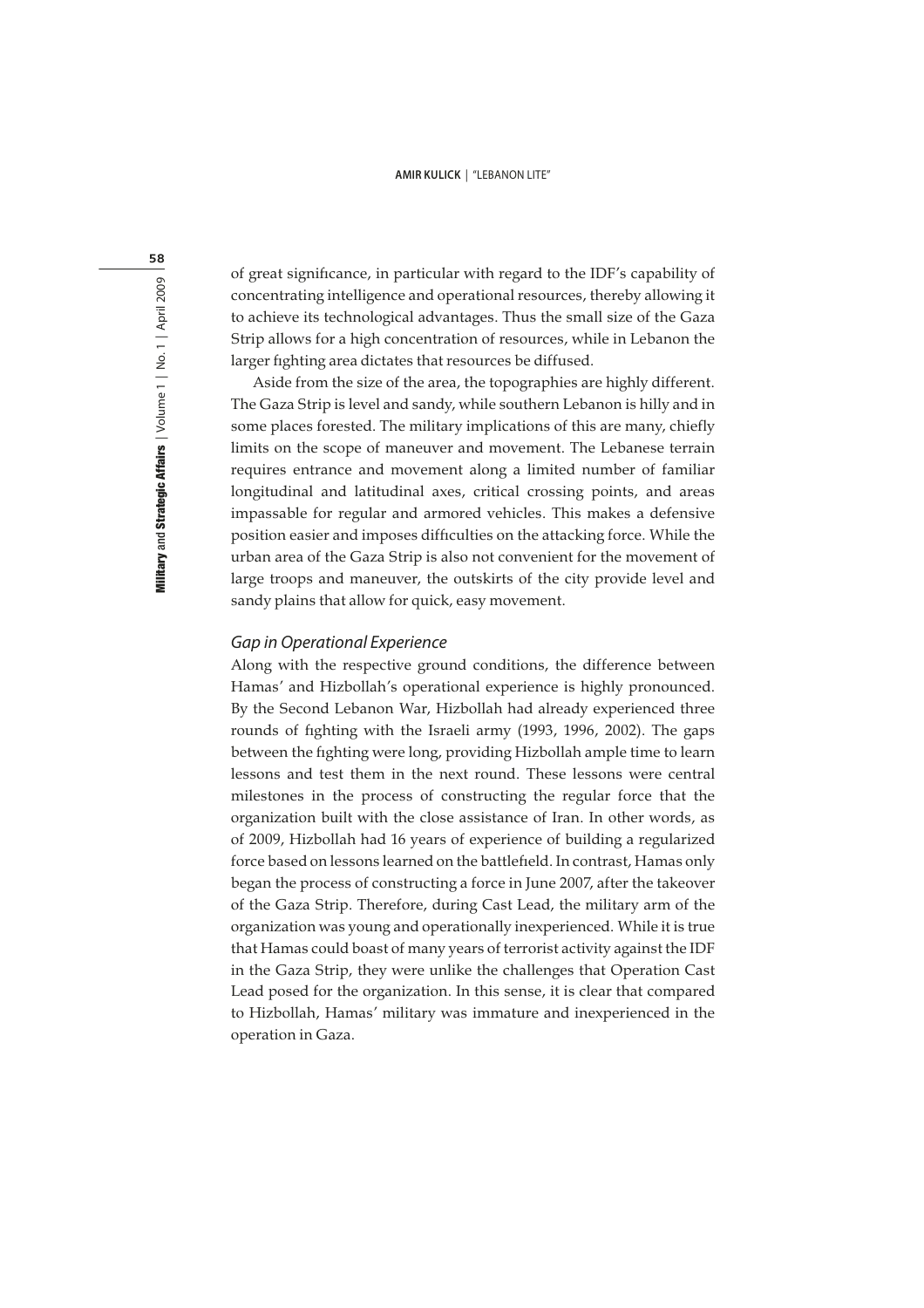# Qualitative and Quantitative Gaps

It is hard to overstate the differences in the capabilities of Hizbollah and Hamas. This is especially true regarding the rocket array, in terms of quantity, launchers, and skilled manpower. When Operation Cast Lead began, Hamas had a few dozen rockets with a 40 km range. By contrast, according to Defense Minister Ehud Barak, Hixbollah has 40,000 rockets of different types that can reach most of the State of Israel.<sup>23</sup> The ground defenses prepared by the two organizations also differed both qualitatively and quantitatively in terms of the available resources. In southern Lebanon, Hizbollah prepared dozens of fortified villages, manned with relatively skilled operatives armed with modern weaponry. In the Gaza Strip, Hamas fortified a few neighborhoods and villages, in particular on the edges of the urban area. The fighters manning these locations were much less skilled and equipped than their counterparts in Lebanon.

# The Strategic Home Front: Continuous vs. Discontinuous and Problematic

Another prominent – if not decisive – difference is the size of the strategic home front. Hizbollah enjoys a deep logistical and operational home front in the form of Iran and Syria. These countries continuously transfer military knowledge and equipment through the open border between Syria and Lebanon, including in wartime. Similarly, Hizbollah activists regularly depart for training in Iran.<sup>24</sup> This unbroken bond with the strategic home front has many implications – psychological, military (especially with regards to the quality of the arms), and relating to organization of the military force, the combatants' professionalism, and logistical stamina. Unlike Hizbollah, Hamas' link with its strategic and logistical home front – Iran and Syria – is fitful and problematic in light of the lack of direct geographical contiguity and the foiling activities undertaken by both Israel and Egypt.

# The Strategic Context

Another important difference between the Gaza Strip and Lebanon lies in their strategic contexts in the international community – one is considered an illegitimate entity and the other is a recognized state. The West sees Hamas as an illegitimate element, standing in the way of the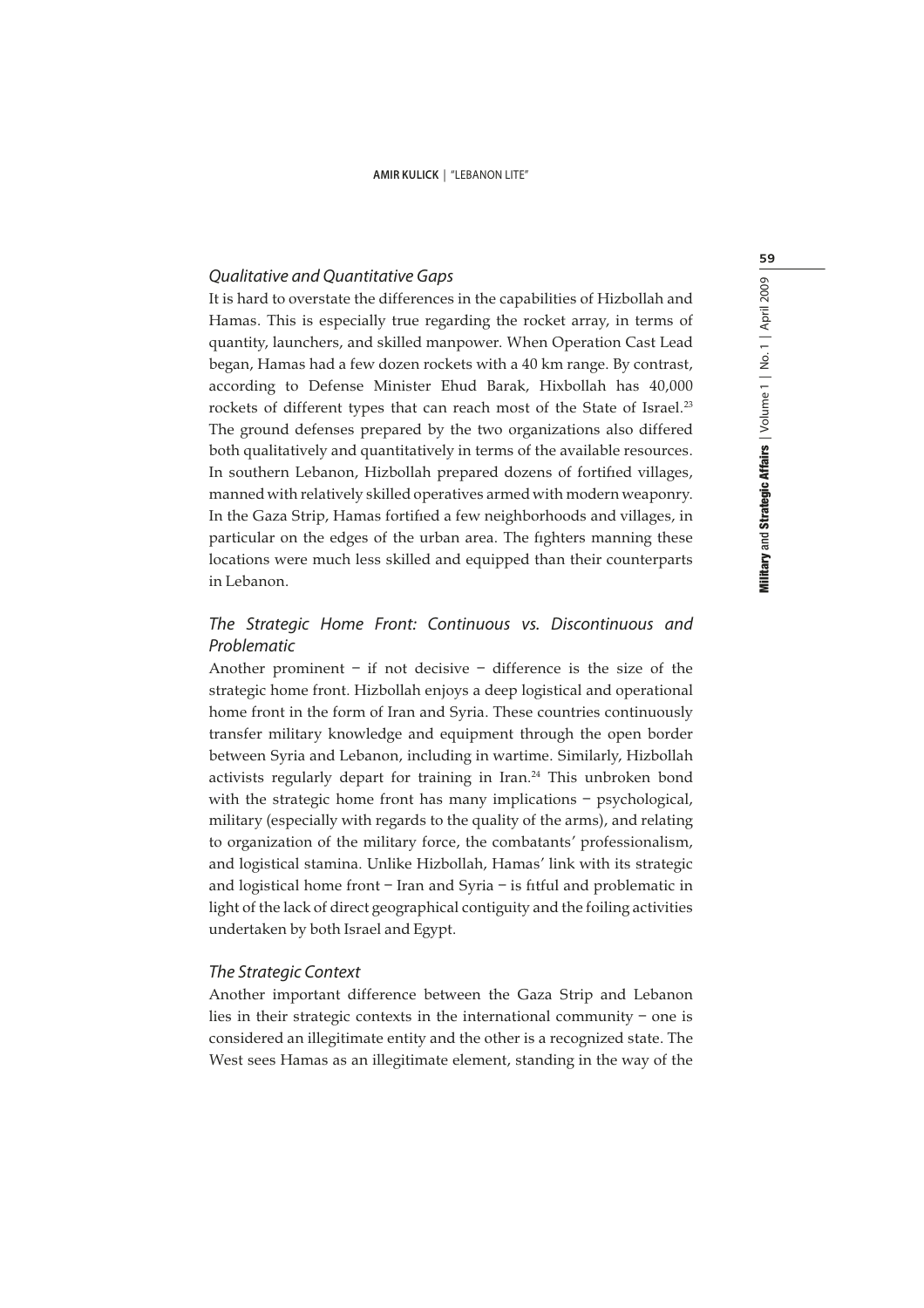60

peace process. Therefore, it is considered a legitimate target, and Israel immediately enjoyed great freedom in attacking targets in the Gaza Strip. By contrast, the Lebanese government is a legitimate entity in the eyes of the West. The coming elections for the Lebanese parliament that will take place in the spring of 2009 might increase the strength of the pro-Syrian faction, but because of the country's system of confessional distribution, pro-Western elements will remain relevant to Lebanese rule in some way or another. Western countries, led by the United States and France, would likely not allow the Israeli army free rein in destroying the infrastructures of the government. Moreover, the West has economic, cultural, and other interests in Lebanon. This kept the Israeli government from authorizing an attack against Lebanese infrastructures in the summer of 2006, and this factor will presumably figure in the next battle in Lebanon as well.

## **IDF Fighting in Gaza: What to Discard, What to Assimilate**

The conclusion is that Operation Cast Lead was at most "Lebanon Lite" under favorable international conditions. In light of the many differences between the two arenas, it would be a grave error to apply blindly the principles of Operation Cast Lead to the next battle against Hizbollah. The assumption that whatever worked in the Gaza Strip against Hamas will also work in Lebanon will almost certainly be revealed as false. The size of the battlefield and the qualitative difference in the enemy's forces will require the IDF to use much larger forces spread over a much larger area. Assuming that long range rockets may be launched also from more distant areas, such as the Lebanon Valley, the challenge posed by Hizbollah's rockets to the Israeli army is incalculably greater than the challenge posed by Hamas during Operation Cast Lead. Therefore, applying the "strategy of crushing"<sup>25</sup> or the "Dahiya doctrine" to every location in Lebanon would be extremely difficult and would lead to a scattering of Israeli resources and to diminishing returns.

Regarding the time frame of the next battle against Hizbollah, the assumption that Israel would enjoy a similar political hourglass as it had in Gaza is also liable to be false. President Obama's administration differs from the Bush administration. The new winds blowing in Washington regarding the Middle East are likely to generate rapid pressure for a ceasefire. This pressure may also be affected by the response of the moderate Arab states, which may conclude that rounds of fighting by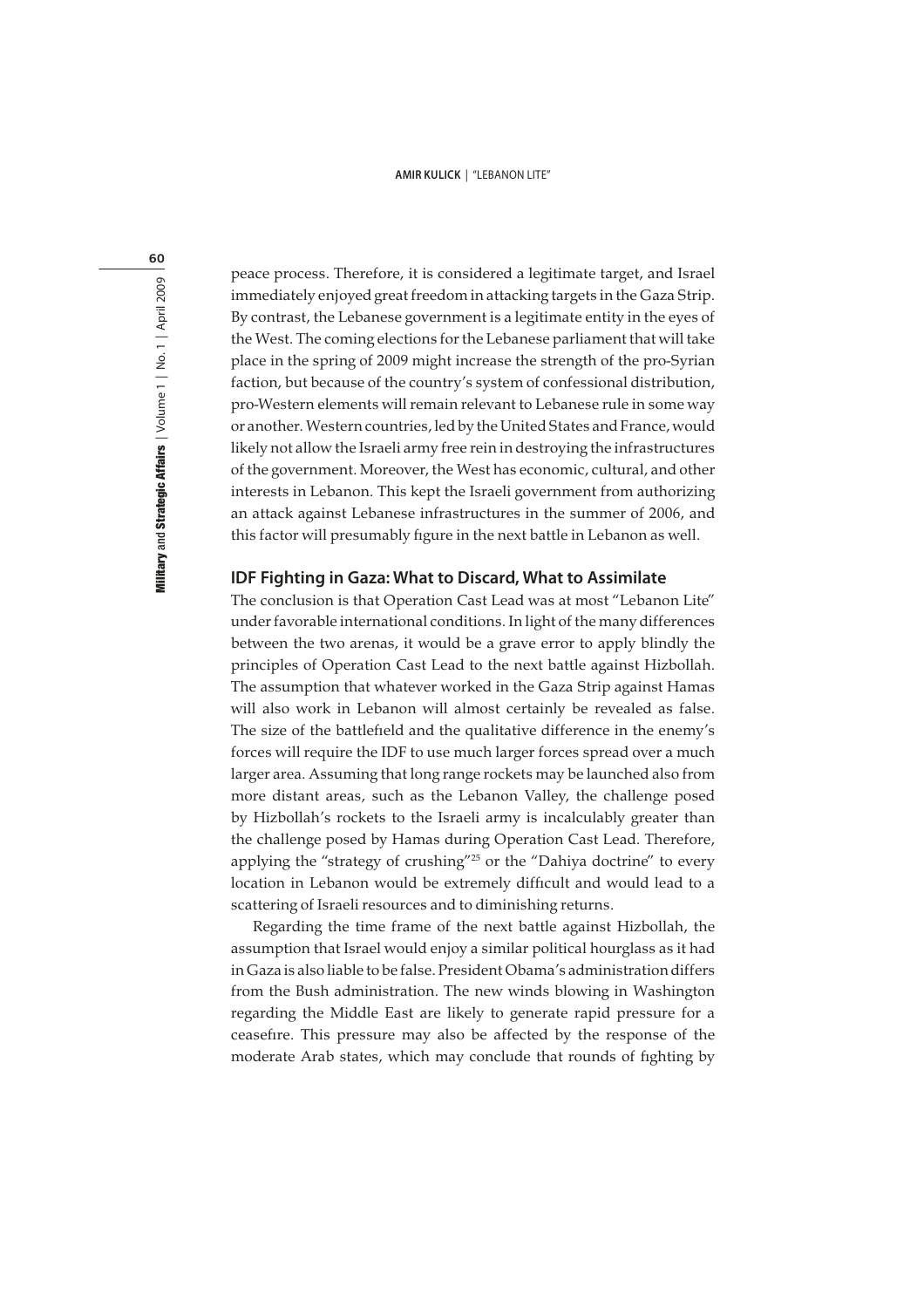the IDF against resistance organizations in Gaza and Lebanon are more destructive than helpful: they do not eradicate the resistance, yet they stir up the Arab street by casting Arab governments as collaborators with Israel and the West. Accordingly, the moderate Arab nations may increase their pressure on Washington to shorten the duration of the fighting.

The policy of attacking targets may also be different due to the international community's views regarding the legitimacy of the Hamas government and the Lebanese government, in addition to the new international circumstances created when President Obama took office. Under such international circumstances, Israel would find it difficult to attack civilian and government infrastructures in Lebanon, the way it did in the Gaza Strip. To the same extent, a ground maneuver directed at capturing territory in order to reduce the number of rocket launches, such as the one launched by the IDF in Gaza, might be ineffective in Lebanon because of the distant launch sites, Hizbollah's tight defenses, and a smaller window of opportunity for Israel to attack. Applying the "Gaza principles" to the next battle in Lebanon may reduce the number of launches, but because of the high number of rocket launches expected from Hizbollah, even a 60 percent reduction – such as was achieved in Operation Cast Lead – would still leave Israeli population centers under a daily barrage of rockets. There would be no practical difference between 300 and 30. Moreover, if Hizbollah has missiles that reach most of the State of Israel, paralyzing the country's political and economic center – the greater Tel Aviv area – can be achieved with just a few missiles a day.

Nonetheless, is there anything that can be learned from the operation in Gaza and applied to the coming battle against Hizbollah or other enemies fighting on the basis of the same model?

### **Coping Successfully with the "Hizbollah Model"**

The basic and perhaps most important lesson is the understanding that it is possible to win a war against the Hizbollah model. After the Second Lebanon War, the feeling in Israel and in the army was that there was no effective response to a threat that combines ground fighting and massive rocket fire on the Israeli home front. Despite the differences between the two arenas, the operation in the Gaza Strip proved that even if the IDF has yet to discover the full formula for dealing with the Hizbollah model,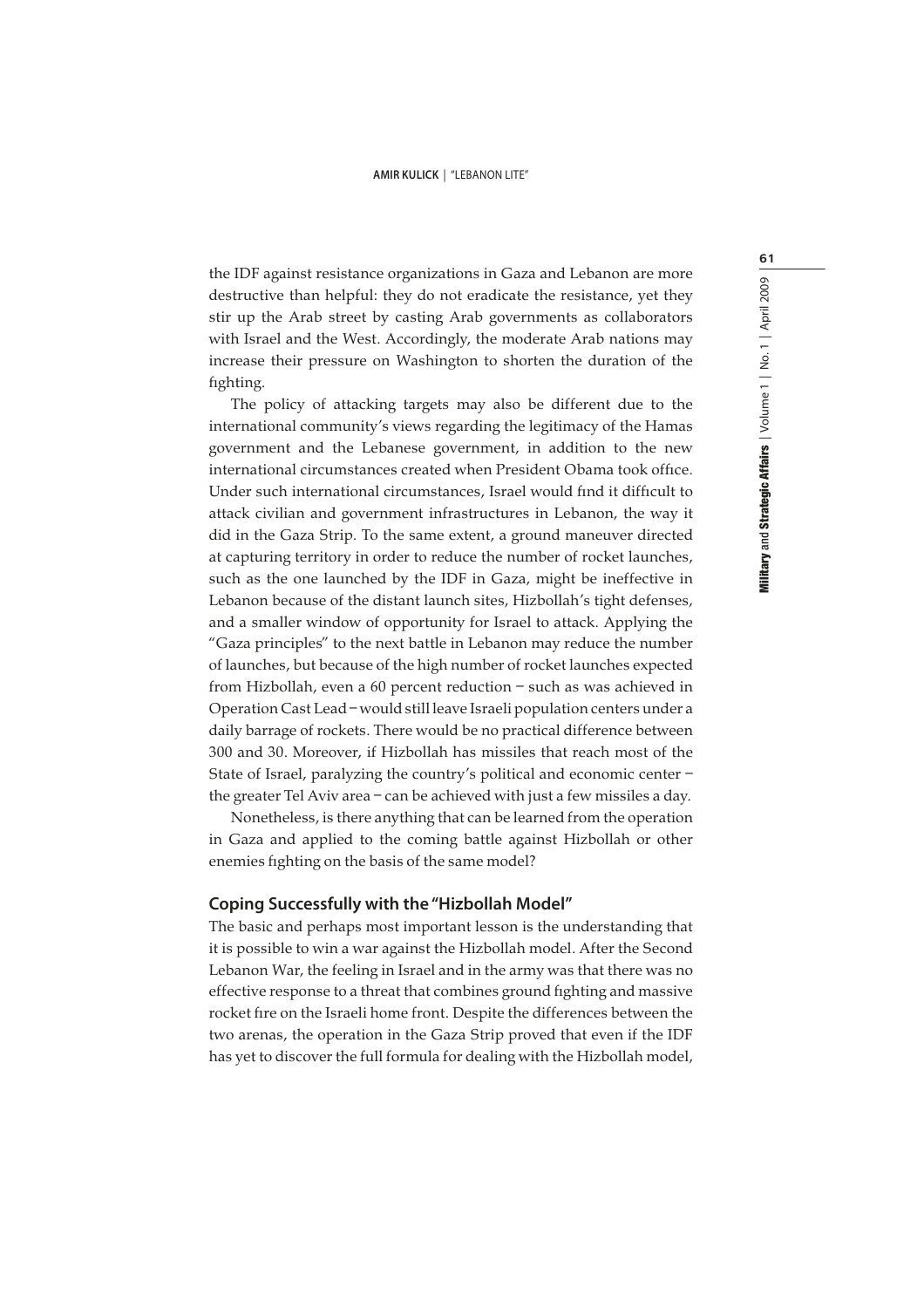it has some understanding of how to solve the problem. A war against such a model, as demonstrated by the operation in Gaza on a small scale, must be waged at several levels, and each level must provide a response to a different goal.

# Surprise as a Key Element

One of the keys to success is surprise. As was done before Operation Cast Lead, it is necessary to prepare some deception that will take the enemy by complete surprise. It is crucial to use this surprise to render a powerful opening blow, aerial or other, which would preferably neutralize Hizbollah's senior political and military echelon and thus damage the organization's strategic capabilities.

# The Operational Level: Destroying the Enemy's Battle Plan and Focusing on the Ground Offensive

Due to the large size of the Lebanese battlefield and the enemy's dispersal within this area, it is necessary to concentrate IDF activity where it will have the greatest effect. Though Hizbollah is at times portrayed as a decentralized organization in which every fighting unit has full operational freedom, the Second Lebanon War proved otherwise. A study conducted by American researchers analyzing the organization's fighting in the summer of 2006 concluded that Hizbollah fought more like a regular military outfit than a decentralized guerilla organization. The determination to hold onto land, the digging into previously prepared positions, the firefights at close range, the centralization of forces, the use of ground conditions for camouflage, local counterattacks, and more all proved that Hizbollah's fighting style was closer to that of a conventional army than to the fighting style of a terrorist or guerilla organization. Three points are of key importance here: first, Hizbollah conducted its fighting through an organized, hierarchical command and control structure making decisions in real time; second, Hizbollah organized the fighting area on the basis of a particular logic intended to delay IDF forces from reaching the major launching sites in the south; and third, Hizbollah evinced strong discipline of fire whereby it successfully timed extensive barrages into Israeli territory and helped its forces with fire.<sup>26</sup>

If this is indeed the case, Israel's ground activity must be centered on specific areas, using powerful ground and aerial forces, as in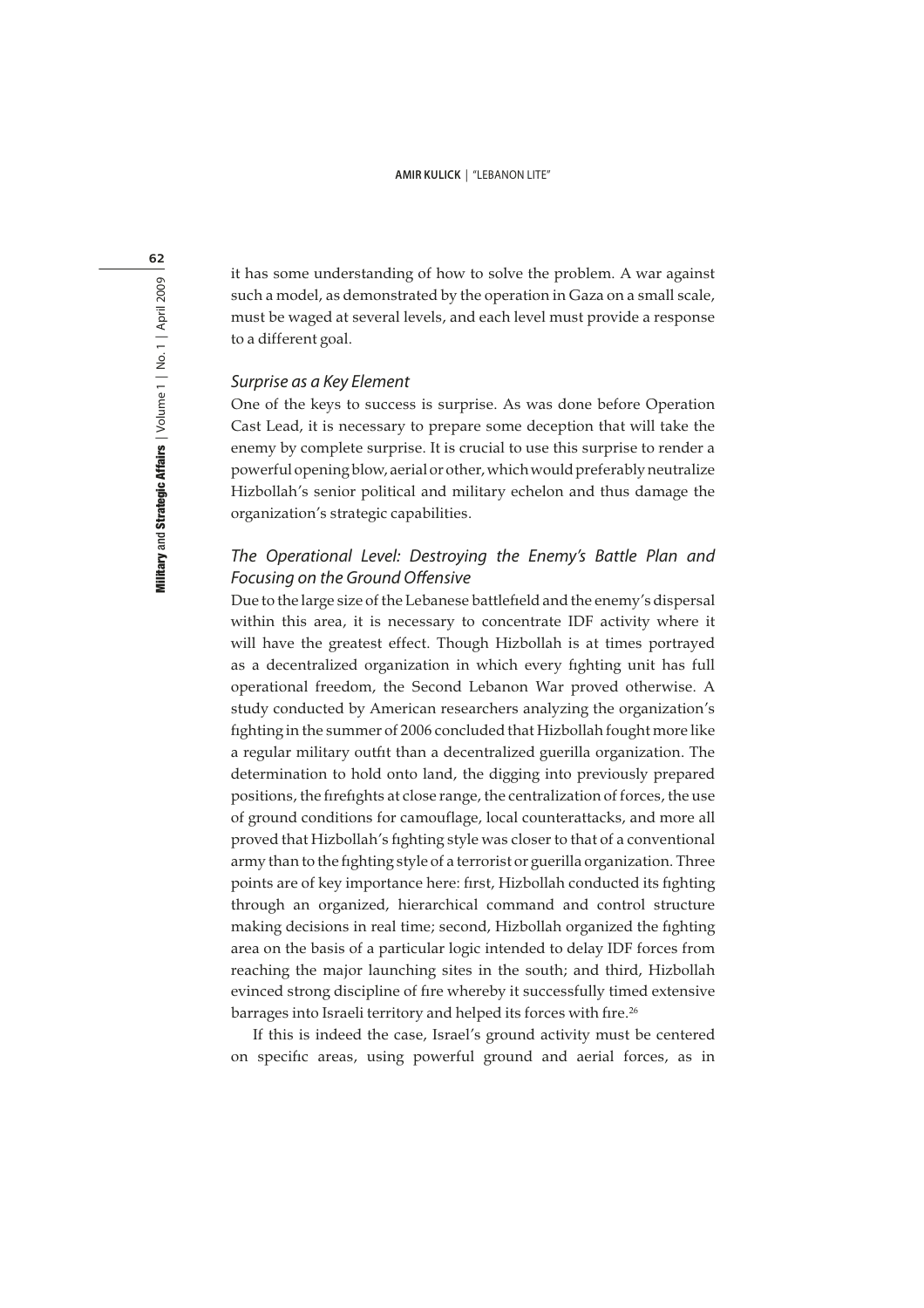Operation Cast Lead. Instead of seizing land and damaging the enemy, the goals must be the quick neutralization of the command and control structure and access to the major launching sites, on the assumption that shattering Hizbollah's chain of command will also result in a significant decrease of fire into Israel. In this context, the IDF must prepare for an eventual ground maneuver into the depth of Lebanon, especially in order to neutralize Hizbollah's senior command and its capability of firing long range rockets towards the greater Tel Aviv area or other Israeli strategic targets.

The Strategic Level: Strengthening Deterrence and Prolonging Rehabilitation – Damaging the Civilian Organizational Infrastructure One of the major goals of the Israeli army in the next battle against Hizbollah must be creating deterrence and damaging Hizbollah's capability to rebuild after the war. This goal may be achieved not through damaging government institutions or civilian infrastructures as was done in Operation Cast Lead, but more effectively and with a lower international price tag by damaging the civilian and economic infrastructures of Hizbollah itself. In fact, this infrastructure is a strategic asset of the organization, and though it was damaged in the Second Lebanon War, the damage was a side effect of attacking the military infrastructure. In this context, the large Shiite concentrations in the south, in the Beka'a, and Beirut must be considered prime targets. This is not to suggest conducting a war of total destruction of the Shiite community, but to achieve a forceful blow to Hizbollah's relations with the community and the means whereby the community recruits resources on behalf of Hizbollah. This is in addition to damaging the independent economic infrastructure of Lebanon.

# The Political Level: Shortening the Duration of the Battle by Undermining the Connection between the Military Action and the Formulation of a Settlement <sup>27</sup>

Israel must understand that in the next battle in Lebanon, the IDF may have a far shorter period of time at its disposal than it had in the Second Lebanon War or in Operation Cast Lead. Therefore, the battle must be planned first and foremost in such a way as to achieve maximum results in a minimum amount of time. It cannot be assumed that the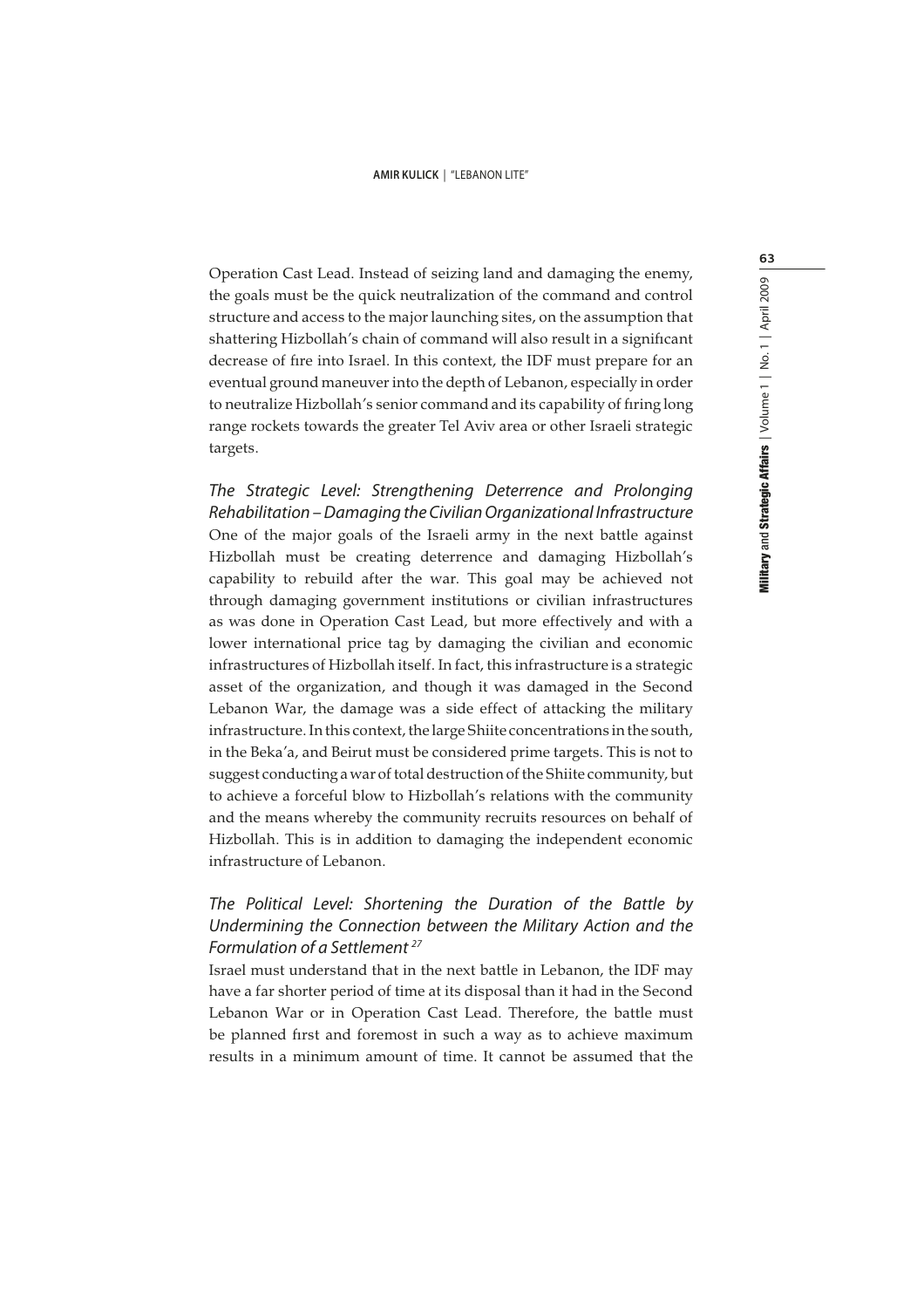fighting will last weeks. One way to shorten the duration of the fighting is to undertake diplomatic activity intended to find an exit strategy even before the start of the battle. Usually, such activity begins a few days after the outbreak of war. Stopping the activities of the Israeli army depends greatly on the outcome of diplomatic efforts rather than on operational considerations. In Lebanon, the principles of a settlement are clear, and it is possible to discuss them with the relevant parties even before the battle. Independent of the battle's outcome, the concluding mechanism must include a solution that offers a more effective closing of the Syrian-Lebanese border, prevention of the transfer of weapons from Iran, and removal of Hizbollah's presence from southern Lebanon. These and other principles, along with general understandings among the future partners to a settlement mechanism, may be formulated before a battle and thus make the expected diplomatic activity more effective. By doing so, it is possible to reduce greatly the interdependence of a settlement achievement and the duration of the fighting.

# **Conclusion**

The operation in Gaza was successful primarily from the military – operational and tactical – point of view. At the same time, any attempt to draw far reaching conclusions regarding the next battle against Hizbollah from Operation Cast Lead is liable to be a grave error. The differences between the two arenas and the organizations are vast, and what is true for one may be false for the other. Blind application of the principles of Operation Cast Lead and self-satisfaction with its successes are liable to bear grave consequences both for building the force and for applying it in the next battle against Hizbollah. Nevertheless, the Gaza operation has taught that it is possible to respond successfully to the Hizbollah model and that it is important to plan for a battle that will lead to a clear cut victory. This must be done wisely, with respect for the enemy and an understanding of the limitations of the Israeli force.

#### **Notes**

1 The first harbinger of this process may be found in the profound satisfaction that seems to pervade among the senior military commanders of the operation. See Alex Fishman, "It's Not Such a Big Deal," Yediot Ahronot, January 30, 2009.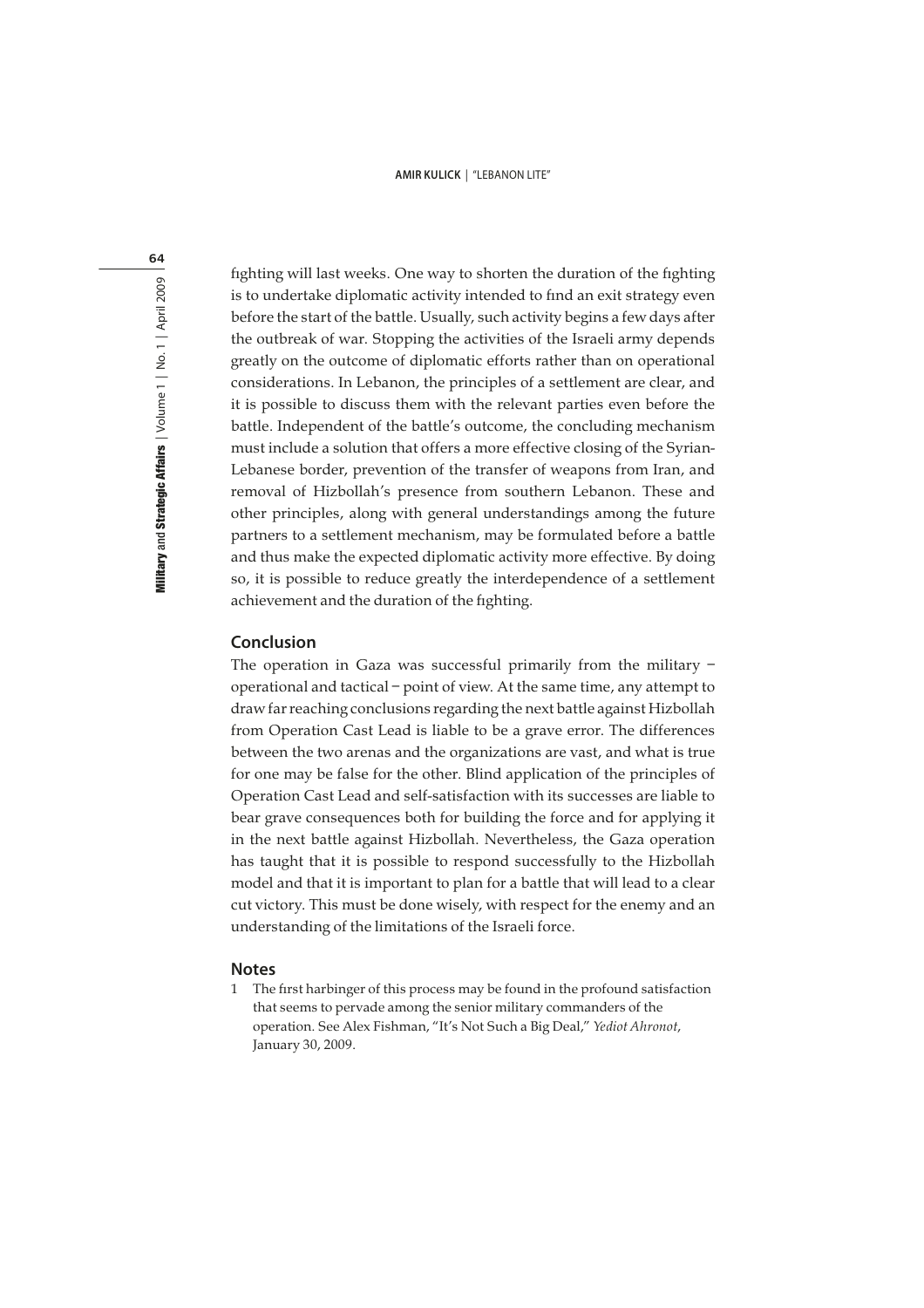- 2 This military model is part of a broader outlook called muqawama (resistance). See Ehud Yaari, "The Muqawama Doctrine," Jerusalem Report, November 13, 2006.
- 3 An example of the principles of this approach may be found in Nasrallah's speech at the beginning of Operation Cast Lead, al-Manar, December 31, 2008. For more extensive treatment of the application of this model in the Second Lebanon War, see Amir Kulick, "Hizbollah vs. the IDF: The Operational Dimension," Strategic Assessment 9, no. 3 (2006): 29-33.
- 4 Alon Ben David and Yoav Limor, "Saddam and the Qassam," Ynet, April 17, 2008; and Yossi Melman, "The Next War will Look Like This," Haaretz, July 6, 2008.
- 5 Amos Harel, "Hamas Has Upgraded the Qassam Rockets, Can Launch Them in Large Numbers," Haaretz, December 7, 2007.
- 6 Avi Issacharof and Amos Harel, "Hamas Smuggled Information from Iran to Gaza to Improve Rocket Range," Haaretz, March 28, 2008; "Hamas Has Upgraded"; General Security Service, "Hamas: Growing Strength, Building Force," http://www.shabak.go.il/publications/study/Pages/gaza-hamasterror-report.aspx.
- 7 Ari Shavit, interview with Amos Yadlin, the head of the Intelligence Division, in Haaretz, May 16, 2008; Amos Harel and Avi Issacharof, "Security Sources: Expanded Rocket Range Will Not Lead to Broad Operation," Haaretz, January 4, 2008; for a comprehensive survey of the development of the rocket threat in the Gaza Strip, see The Intelligence and Terrorism Information Center, "The Rocket Threat from the Gaza Strip: 2005-2007," at http://www.terrorism-info.org.il/malam\_multimedia/Hebrew/heb\_n/pdf/ rocket\_threat.pdf.
- 8 Amos Harel and Avi Issacharof, "Qassam is Promoted to New Grade, Let's Hope Not in Our School," Haaretz, September 2, 2007; Amos Harel, "Hamas Has Improved Rockets and Use of Timer," Haaretz, January 18, 2008.
- 9 Amos Harel and Avi Issacharof, "How Hamas Army Is Preparing for War with the IDF," Haaretz, December 26, 2008; General Security Service, "Hamas: Growing Strength, Building Force," at http://www.shabak.go.il/ publications/study/Pages/gaza-hamas-terror-report.aspx.
- 10 Interview with Col. Herzi Halevy, commander of the Paratroopers Division, Yediot Ahronot, January 23, 2009.
- 11 For data on the numbers of rockets fired at Israel, see Intelligence and Terrorism Information Center, Operation Cast Lead, Updates 15, 18, http:// www.terrorism-info.org.il/HebSite/html/search/asp.
- 12 For information about preparation and readiness of the Israeli home front during the fighting, see Meir Elran, "Operation Cast Lead and the Civilian Front: An Interim Assessment," INSS Insight No. 87, January 7, 2009.
- 13 Al-Jazeera Magazine, January 5, 2009.